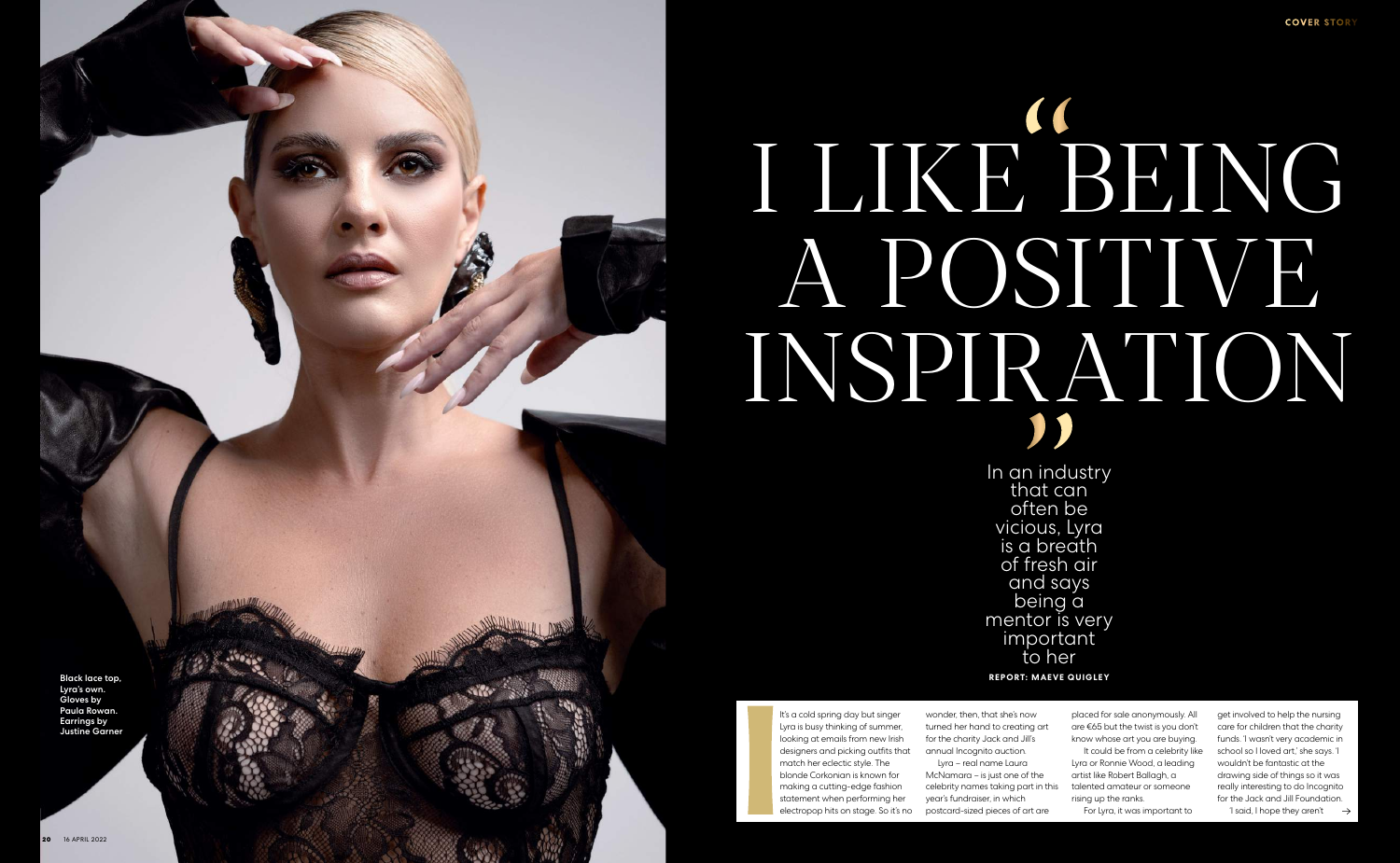expecting a masterpiece but I am going to give it a go. Sure, look, it's for a good cause and I just whacked it down on the page and I thoroughly enjoyed it.'

It's a cause that's close to Lyra's heart as she has seen members of her own family care for children who are ill. 'I have three cousins who have been diagnosed with certain conditions, two of them have muscular dystrophy which is genetically in our family,' she says. 'My other cousin, I am not even sure of the diagnosis but he has sensory issues, he doesn't see or speak and he is in a wheelchair and doesn't move. I can see my aunts going through a lot and I am sure that is what a lot of the mums and dads who use the services of the Jack And Jill Foundation go through.

'Looking from the outside you see the pain and the struggle but they are so strong,' she says.

'It is awe-inspiring really to see them always with a smile on their face and always trying to be as together as they can. So I will do whatever I can to help, even if it's just putting pen to paper.'

Lyra comes from a close family – so close, in fact, that when she lived in London with her elder sister Sarah, friends nicknamed them Twice as you rarely saw one without the other. It was Sarah who was always singing around the house and Lyra admits she was 'chirping in'.

Her mum ran a restaurant in her home town of Bandon and as soon as she was old enough, Lyra was serving up full Irish breakfasts to hungry punters. Her dad worked in the labs at University Hospital Cork as a biochemist and as part of his job he owned a dictaphone that his daughters would purloin and sing into at the weekends.

'My mum and dad separated but they have a great relationship so it never felt like that was happening,' she says. 'But singing was something from a young age that I was good at. I wasn't very academic but going into music class I could sing and make music and I could write songs. At a young age getting praised by that one teacher made me feel I was doing well so it gave me that great feeling that I was good at something, that I was ok.'

There was always singing in the house with her mother and aunties and, of course, her sister. Once Lyra got a taste for it, she decided music was the thing that made her happiest. Even so, getting this far has not been a walk in the park.

Despite her talent, there were those in the music industry who wanted to change who Lyra was, telling her she had to change the way she sang, the way she spoke, even the colour of her hair.

Which is why when she became a judge on the Virgin Media talent show The Big Deal, alongside Boy George, Deirdre O'Kane, Aston Merrygold from JLS and Jedward, Lyra made sure any criticism she gave was constructive. 'A lot of the contestants came up to me afterwards and said I had been a massive inspiration to their music and be able to help them in a positive way as opposed to maybe

> 'Although my music is always going to stay very true to me as an artist I definitely have developed as an artist and so has my sound. When I listen back to the likes of Emerald  $\rightarrow$

be very harsh,' she says.

'I had very much in mind that I wanted to help them to get to the next level without mentally damaging them or being harsh, which I don't think works for anyone. I had it when I was starting off in the music industry – I know they were trying to help me but they were doing it in a very forceful negative way and it ended up ruining my confidence instead of building it. 'So with The Big Deal I liked that I was given an opportunity to be that positive inspiration for them and be able to tell them how hard it really is in the music industry and how I think they should take the next step. It was very interesting for me to be able to be a bit of a mentor. Some of them still slide into my DMs and tell me when they are doing a show or ask

me to listen to a demo of their latest song. I haven't heard if the show is coming back yet but if it was I'd love to do it again.'

At the minute Lyra is flitting regularly between Brighton, Dublin and Cork, and before lockdown stopped her in her tracks there were trips to Los Angeles and Nashville to write and record thrown into the mix. She loves nothing more than spending time in Cork, babysitting Sarah's small children, but also adores her time in Dublin and now Brighton, which is her adopted home and felt like a better place to settle than London.

'I would love to go back to LA now that everything is up and running as I did a lot of writing there and I loved it when I was over,' Lyra says. 'I would love to go back to Nashville as that is where I get to do a lot of writing that is more like for movies and adverts which I really enjoy doing. It is escapism out of the real world into this make believe world where you can just sing anything. I would love to do more of it.'



She's had songs on the likes of Grey's Anatomy and The X Factor and recently wrote a track Light Me Up for the animated version of Riverdance as well as We Are Beautiful for Disney. But now she's back to work on a new mini album, and is hoping to release the first songs from it in the next few months. Lyra feels it's the best music she's made so far, despite the soaring success of tracks like Emerald and Falling.

'With Covid, everything was brought to a standstill,' she says. 'A lot of the songs were being produced in LA and I couldn't go over. I am very hands-on with my music and I like to be in the room when it is being produced and mixed.

'I was trying to do it via emails and Zoom and some of the mixes were going completely the other way because it was hard to communicate. It's great now that the wheels have been set in motion of putting music out and I am probably going to put out a mini album and let people know what the next stage for me is.

Wig & Blue body suit, Ana Ljubinkovic. Gloves by Paula Rowan. Boots, Lyra's own

'I will do whatever I can to help, even if it's J ' PUTTING PEN TO PAPE '